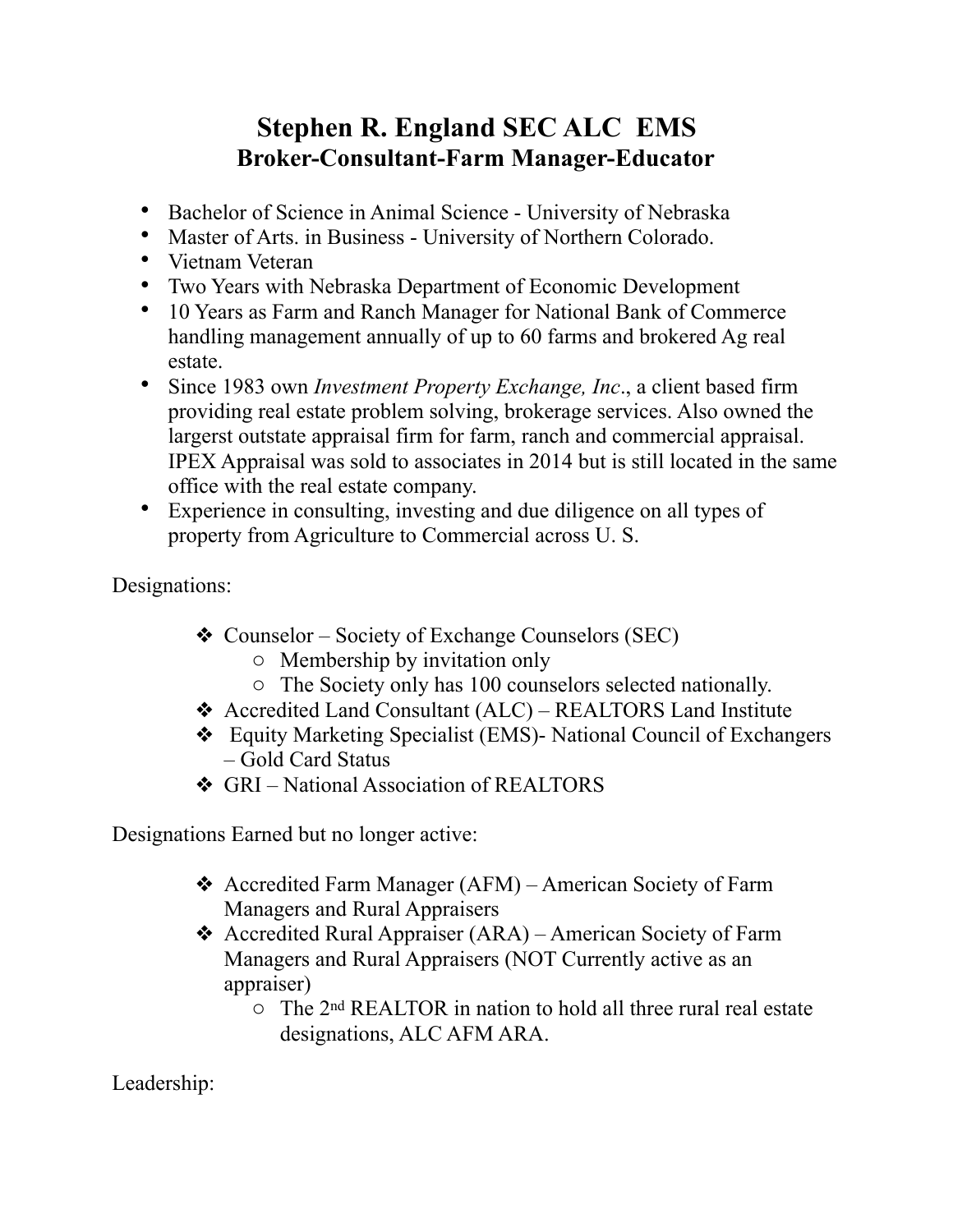- ➢ Past National President REALTOR's Land Institute (RLI) (1994).
- ➢ Past Chairman RLI/CCIM National Marketing Sessions
- $\triangleright$  Past President Society of Exchange Counselors (2006)
- ➢ Past President Society of Exchange Counselor's Educational Foundation (2007
- ➢ Serve on Board of Directors Exchange Bank Gibbon, Kearney and Grand Island, Lincoln; Junction City and Salina, KS, (now over \$850M in Assets.)
- $\triangleright$  Appointed to Agricultural Legal Foundation by Nebraska Farm Bureau
- ➢ Vice Chairman of Great Platte River Road Archway Foundation
- ➢ Served on Nebraska Task Force on Dairy Recruitment that obtained approximately \$35M in dairy investment and 12,000 new cows to Nebraska.
- ➢ Past President and member of Kearney Noon Rotary Club

Awards:

- o Winner of 1990 CCIM/RLI National Marketer of Year
- o Winner of *Farm and Land Institute* (RLI ) National Transaction of Year in 1982
- o 2015 National Counselor of Year- Society of Exchange Counselor
- o Appointed to *Nebraska Diplomats* by Governor Ben Nelson

Educator:

Currently National Instructor for the Society of Exchange Counselor's Educational Foundation with course entitled "*Marketing that Difficult Investment Listing in Any Economy"* 

Served as Senior Instructor for REALTORS Land Institute- Taught course called "Effective Marketing" at numerous locations in the U.S.

National Instructor for *LEAD Administrative Partnership* that taught Resolution Trust Employees (RTC) how to use seller financing to market their real estate.

Conducted many real estate classes and seminars nationally for the past 30 years.

Hold active real estate licenses in Nebraska, and South Dakota